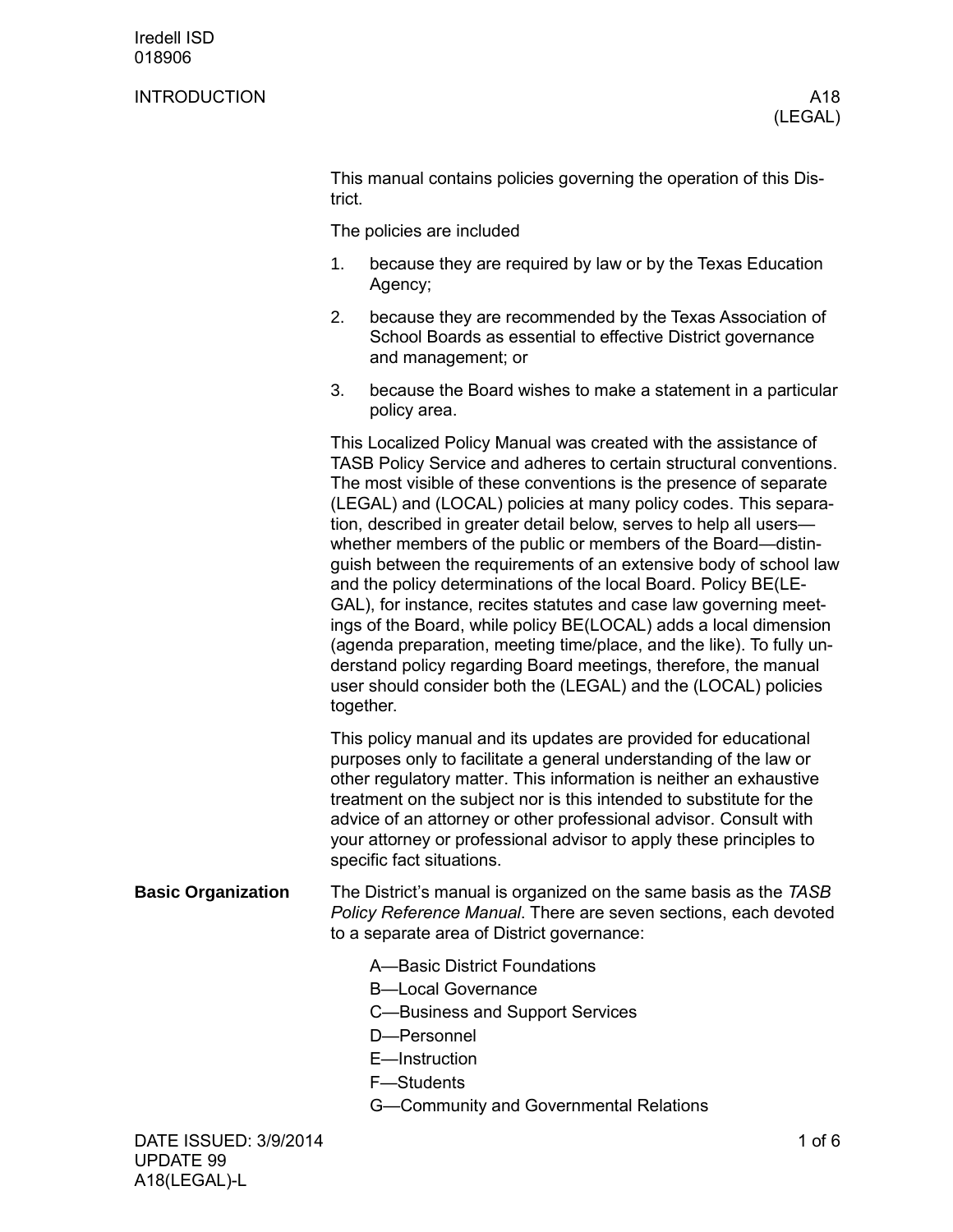| <b>Iredell ISD</b><br>018906                 |                                                                                                                                                                                                                                                                                                                                                                                                                                                                                                         |
|----------------------------------------------|---------------------------------------------------------------------------------------------------------------------------------------------------------------------------------------------------------------------------------------------------------------------------------------------------------------------------------------------------------------------------------------------------------------------------------------------------------------------------------------------------------|
| <b>INTRODUCTION</b>                          | A18<br>(LEGAL)                                                                                                                                                                                                                                                                                                                                                                                                                                                                                          |
| <b>Tables of Contents</b>                    | Each section of the manual has a table of contents that lists the<br>policy topics in that section with their respective codes. The tables<br>of contents are designed for expansion and may contain topics that<br>do not have a corresponding policy in the manual.                                                                                                                                                                                                                                   |
|                                              | In Policy On Line®, the table of contents for a particular section<br>contains a list of documents—each an active link—that appear in<br>that section.                                                                                                                                                                                                                                                                                                                                                  |
| <b>Cross-Index</b>                           | A comprehensive cross-index lists topics and provides the policy<br>codes under which information is found. Entries in the cross-index<br>reflect statutory terminology, common usage, and significant mar-<br>gin notes. Because the cross-index is used also for the TASB Pol-<br>icy Reference Manual and the TASB Regulations Resource Man-<br>ual, it contains some references to codes and topics more<br>appropriate for a local administrative procedures manual than a<br>board policy manual. |
|                                              | In Policy On Line, the cross-index contains active links to the iden-<br>tified policy codes where materials on a given topic may be found.                                                                                                                                                                                                                                                                                                                                                             |
| <b>Legally Referenced</b><br><b>Policies</b> | The legally referenced "(LEGAL)" policies track the language of the<br>U.S. and Texas Constitutions; federal and state statutes, including<br>the Texas Education Code; attorney general opinions; the Texas<br>Administrative Code, including Commissioner's and State Board of<br>Education rules; and other sources of authority defining the legal<br>context for local school district governance and management.                                                                                  |
|                                              | Policy statements that cite court cases or attorney general opinions<br>stand only for the specific statements in the policy and do not<br>otherwise implicate the elements, contents, or conclusions of the<br>cited authority. Such citations are provided only for reference; no<br>other meaning is implied or intended.                                                                                                                                                                            |
|                                              | The (LEGAL) policies within this manual represent the working<br>core of legal provisions, critical to day-to-day, month-to-month<br>decision making, regarding District governance and management.<br>The absence of a (LEGAL) policy at a given policy code in this<br>manual may mean that the law is silent regarding this topic.                                                                                                                                                                   |
|                                              | All legally referenced policies have the designation "(LEGAL)" in<br>the upper right corner of each page directly below the alphabetical<br>code. This code is repeated in the lower left corner where it is<br>followed by the (LEGAL) designation and a "version" identifier as<br>described below.                                                                                                                                                                                                   |
| Versions                                     | The (LEGAL) policies found in this manual derive from (LEGAL)<br>policies found in corresponding codes in the TASB Policy Refer-<br>ence Manual. While the TASB Policy Reference Manual contains<br>provisions applicable to all districts as well as mutually exclusive                                                                                                                                                                                                                                |
| DATE ISSUED: 3/9/2014<br><b>UPDATE 99</b>    | $2$ of $6$                                                                                                                                                                                                                                                                                                                                                                                                                                                                                              |

A18(LEGAL)-L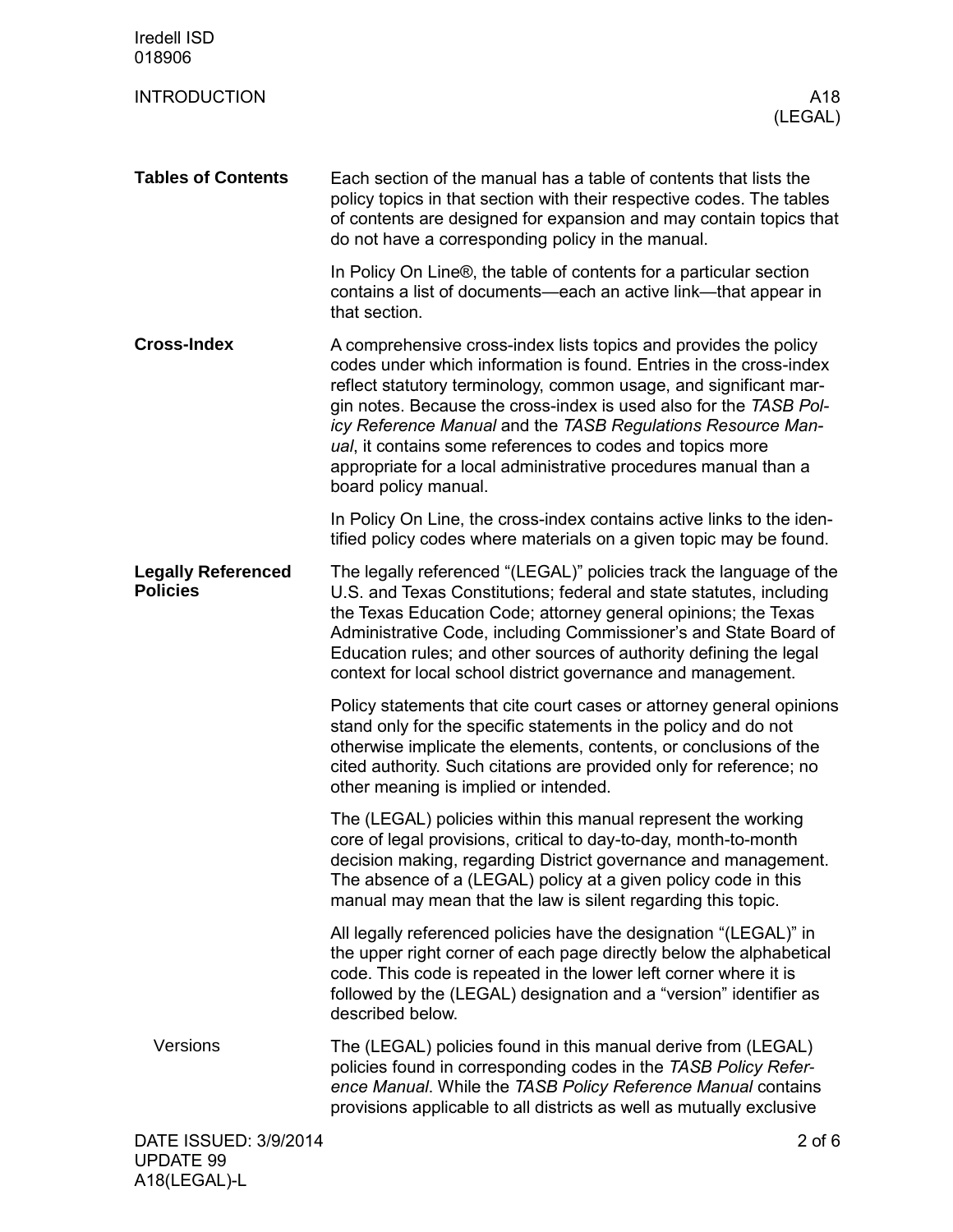| <b>Iredell ISD</b><br>018906 |                                                                                                                                                                                                                                                                                                                                                                                                |                                                   |  |  |  |
|------------------------------|------------------------------------------------------------------------------------------------------------------------------------------------------------------------------------------------------------------------------------------------------------------------------------------------------------------------------------------------------------------------------------------------|---------------------------------------------------|--|--|--|
| <b>INTRODUCTION</b>          |                                                                                                                                                                                                                                                                                                                                                                                                | A18<br>(LEGAL)                                    |  |  |  |
|                              | provisions designed for districts of different types, sizes, and<br>geographical locations, this Localized Policy Manual contains legal<br>provisions specific to the District and included to inform local<br>action.                                                                                                                                                                         |                                                   |  |  |  |
|                              | The (LEGAL) "versions" developed by TASB Policy Service include<br>only the legal provisions relevant to a particular district and are<br>identified by a letter (or letter/number combination) other than "-P"<br>in the lower left corner of the page. To review the full range of<br>options within a (LEGAL) policy, refer to the same code in the<br><b>TASB Policy Reference Manual.</b> |                                                   |  |  |  |
| <b>Citations</b>             | In (LEGAL) policies, citations that are attached to a provision or<br>paragraph apply only to that text. Citations that are separated from<br>the policy text by a double line space govern all material above the<br>citation or up to the previous citation.                                                                                                                                 |                                                   |  |  |  |
| <b>Abbreviations</b>         | The following abbreviations are used in the italicized legal citations<br>in the manual:                                                                                                                                                                                                                                                                                                       |                                                   |  |  |  |
|                              | <b>Abbreviation</b>                                                                                                                                                                                                                                                                                                                                                                            | <b>Full Form</b>                                  |  |  |  |
|                              | Art.                                                                                                                                                                                                                                                                                                                                                                                           | Article                                           |  |  |  |
|                              | Atty. Gen. L.A.                                                                                                                                                                                                                                                                                                                                                                                | <b>Attorney General Letter Advisory</b>           |  |  |  |
|                              | Atty. Gen. L.O.                                                                                                                                                                                                                                                                                                                                                                                | <b>Attorney General Letter Opinion</b>            |  |  |  |
|                              | Atty. Gen. Op.                                                                                                                                                                                                                                                                                                                                                                                 | <b>Attorney General Opinion</b>                   |  |  |  |
|                              | Atty. Gen. ORD                                                                                                                                                                                                                                                                                                                                                                                 | <b>Attorney General Open Records</b><br>Decision  |  |  |  |
|                              | <b>Business and</b><br><b>Commerce Code</b>                                                                                                                                                                                                                                                                                                                                                    | <b>Texas Business and Commerce</b><br>Code        |  |  |  |
|                              | C.F.R.                                                                                                                                                                                                                                                                                                                                                                                         | Code of Federal Regulations                       |  |  |  |
|                              | Civ. Prac. & Rem.<br>Code                                                                                                                                                                                                                                                                                                                                                                      | <b>Texas Civil Practices and Remedies</b><br>Code |  |  |  |
|                              | Code of Criminal<br>Procedure                                                                                                                                                                                                                                                                                                                                                                  | <b>Texas Code of Criminal Procedure</b>           |  |  |  |
|                              | <b>Education Code</b>                                                                                                                                                                                                                                                                                                                                                                          | <b>Texas Education Code</b>                       |  |  |  |
|                              | <b>Election Code</b>                                                                                                                                                                                                                                                                                                                                                                           | <b>Texas Election Code</b>                        |  |  |  |
|                              | F.Supp.                                                                                                                                                                                                                                                                                                                                                                                        | <b>Federal Supplement</b>                         |  |  |  |
|                              | F.2d                                                                                                                                                                                                                                                                                                                                                                                           | Federal Reporter, Second Series                   |  |  |  |
|                              |                                                                                                                                                                                                                                                                                                                                                                                                |                                                   |  |  |  |

Family Code **Texas Family Code** 

Gov't Code **Texas Government Code**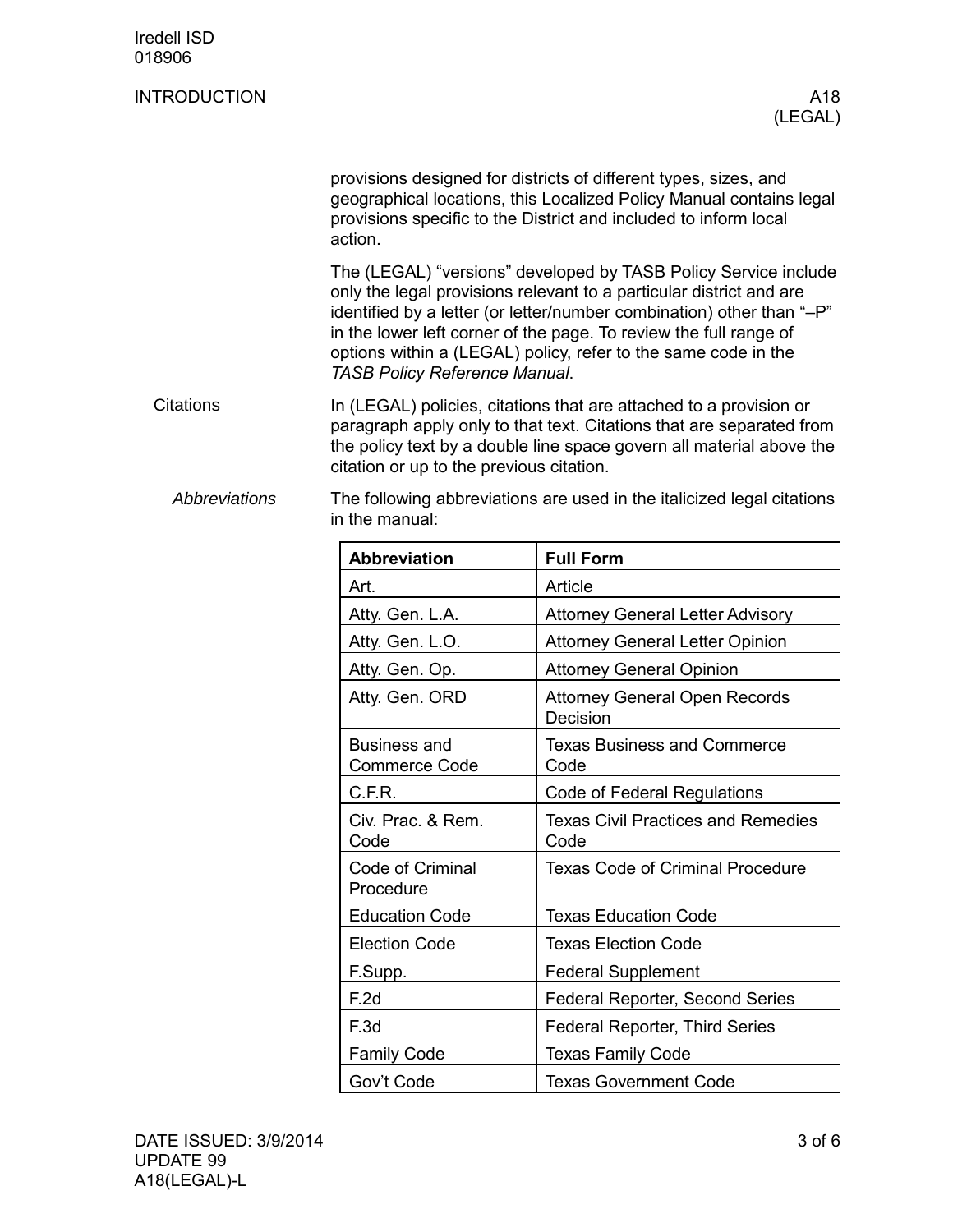## INTRODUCTION A18

| <b>Abbreviation</b>              | <b>Full Form</b>                               |
|----------------------------------|------------------------------------------------|
| <b>Health and Safety</b><br>Code | <b>Texas Health and Safety Code</b>            |
| <b>Human Resources</b><br>Code   | Texas Human Resources Code                     |
| <b>Insurance Code</b>            | <b>Texas Insurance Code</b>                    |
| Labor Code                       | <b>Texas Labor Code</b>                        |
| Local Gov't Code                 | <b>Texas Local Government Code</b>             |
| <b>Occupations Code</b>          | <b>Texas Occupations Code</b>                  |
| Penal Code                       | <b>Texas Penal Code</b>                        |
| S.Ct.                            | <b>Supreme Court Reporter</b>                  |
| S.W.                             | Southwestern Reporter                          |
| S.W.2d                           | Southwestern Reporter, Second<br><b>Series</b> |
| S.W.3d                           | Southwestern Reporter, Third Series            |
| <b>TAC</b>                       | <b>Texas Administrative Code</b>               |
| <b>Tax Code</b>                  | <b>Texas Tax Code</b>                          |
| Tex. Const.                      | <b>Texas Constitution</b>                      |
| Trans. Code                      | <b>Texas Transportation Code</b>               |
| U.S.                             | <b>United States Reporter</b>                  |
| U.S.C.                           | <b>United States Code</b>                      |
| U.S. Const.                      | <b>United States Constitution</b>              |
| <b>V.A.T.S.</b>                  | <b>Vernon's Annotated Texas Statutes</b>       |

Please note that (LEGAL) policies are NOT adopted by the Board. These documents are snapshots of often rapidly evolving law and are intended to inform decision makers and others of the legal context. Some lag will occur between the enactment of new law and its reflection in the manual. Current law will supersede any out-of-date (LEGAL) policy, in accordance with BF(LOCAL) in this manual. No Adoption

Local policies are identified by the designation (LOCAL) directly below the alphabetical code, in the upper right corner of each page and again in the lower left corner. **Local Policies**

> Local policies that are preceded by a (LEGAL) policy in the same code generally expand on, or qualify, the legally referenced provisions. Other (LOCAL) policies stand alone, reflecting the Board's intentions in areas not otherwise addressed by law.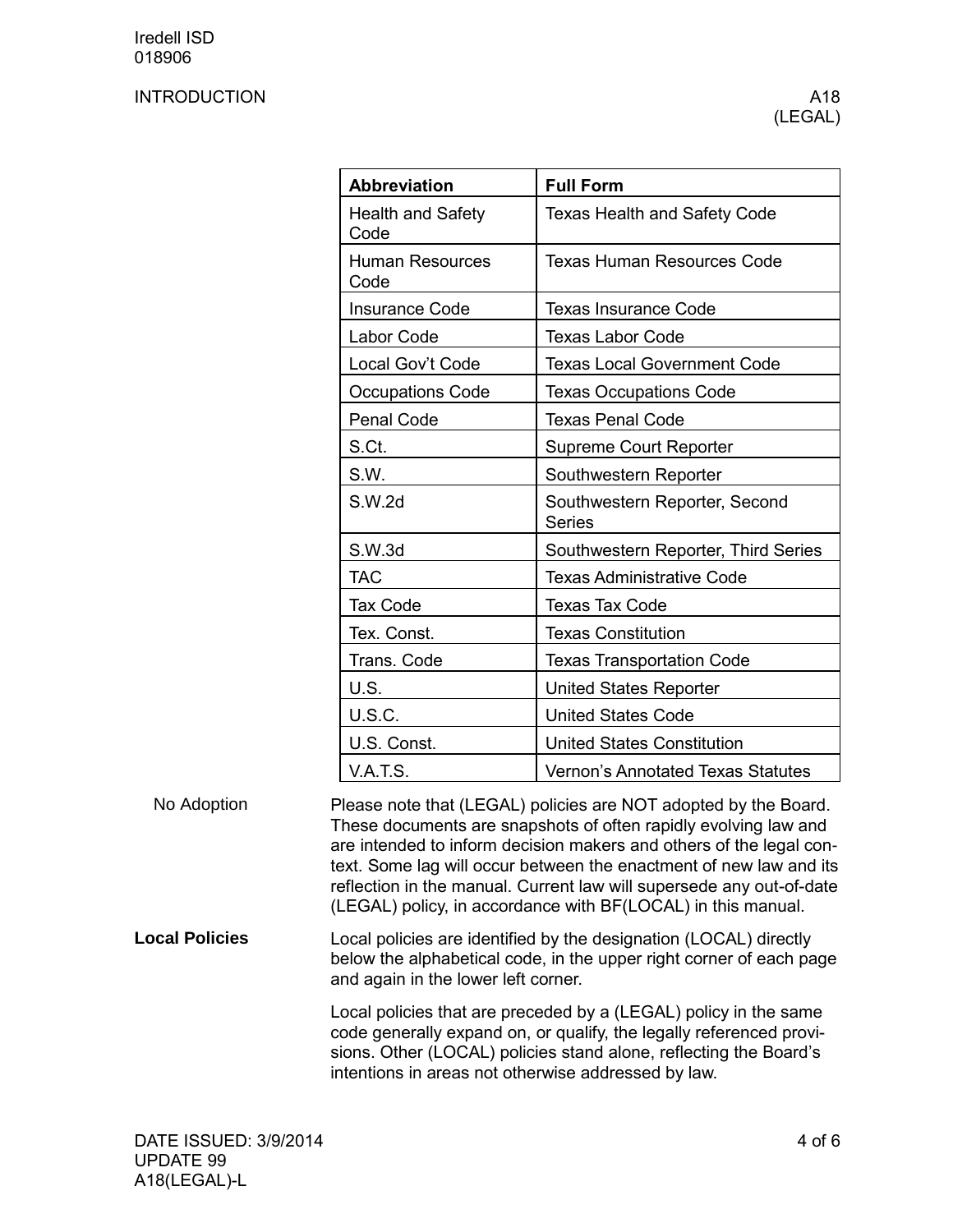| <b>Iredell ISD</b><br>018906           |                                                                                                                                                                                                                                                                                                                                                                                                                                                                                               |                                                                                                                                                                                                                                                                       |  |  |
|----------------------------------------|-----------------------------------------------------------------------------------------------------------------------------------------------------------------------------------------------------------------------------------------------------------------------------------------------------------------------------------------------------------------------------------------------------------------------------------------------------------------------------------------------|-----------------------------------------------------------------------------------------------------------------------------------------------------------------------------------------------------------------------------------------------------------------------|--|--|
| <b>INTRODUCTION</b>                    |                                                                                                                                                                                                                                                                                                                                                                                                                                                                                               | A18<br>(LEGAL)                                                                                                                                                                                                                                                        |  |  |
| Versions                               | Local policy versions have been created to reflect language com-<br>mon to many districts and determined by the Board to be appropri-<br>ate for the District. Local versions have the code in the lower left<br>corner with the designation (LOCAL) followed by a letter (or let-<br>ter/number combination) that identifies the version.                                                                                                                                                    |                                                                                                                                                                                                                                                                       |  |  |
| <b>Unique Local</b><br><b>Policies</b> | A unique local policy developed by the District can be distinguished<br>from the standard local versions by the designation (LOCAL)-X in<br>the lower left corner of the page.                                                                                                                                                                                                                                                                                                                |                                                                                                                                                                                                                                                                       |  |  |
| <b>Regulations</b>                     | adopted by the Board.                                                                                                                                                                                                                                                                                                                                                                                                                                                                         | Some districts have chosen to supplement their manuals with<br>administrative procedures to assist in implementation of policy.<br>These will be identified by the designation (REGULATION) directly<br>below the code in the upper right corner. Regulations are not |  |  |
| <b>Exhibits</b>                        | Exhibits are documents containing forms, notices, and the like, that<br>are used by the District; some exhibits are promulgated by legal<br>authority. While not adopted by the Board, they are included in the<br>District's manual to assist in the implementation of policy. Exhibits<br>have the designation (EXHIBIT) directly below the code, in the<br>upper right corner. Multiple exhibits under the same code are<br>usually preceded by a cover page listing the various exhibits. |                                                                                                                                                                                                                                                                       |  |  |
|                                        | The usual sequence of materials, should all four documents be<br>found at a given code, is (LEGAL), followed by (LOCAL), followed<br>by (REGULATION), and then by (EXHIBIT).                                                                                                                                                                                                                                                                                                                  |                                                                                                                                                                                                                                                                       |  |  |
| <b>Margin Notes</b>                    | Margin notes within an individual policy provide a key to the con-<br>tent of the paragraph or group of paragraphs they introduce, and<br>significant margin notes are usually listed in the cross-index. Mar-<br>gin notes also provide a useful way to organize or map the infor-<br>mation: Margin notes aligning on the left margin reflect generally<br>independent topics. Indented margin notes are used to outline sub-<br>topics introduced by the major, nonindented margin note.   |                                                                                                                                                                                                                                                                       |  |  |
| <b>Bottom Notes</b>                    | In addition to the document code, type, and version, the following<br>bottom notes appear on policies, regulations, and exhibits in the<br>manual:                                                                                                                                                                                                                                                                                                                                            |                                                                                                                                                                                                                                                                       |  |  |
|                                        | DATE ISSUED:                                                                                                                                                                                                                                                                                                                                                                                                                                                                                  | Found in the lower left corner of each page, this<br>indicates the date on which the document was<br>last issued by TASB.                                                                                                                                             |  |  |
|                                        | <b>UPDATE:</b>                                                                                                                                                                                                                                                                                                                                                                                                                                                                                | Shows the numbered TASB update or the Local<br>District Update in which that document was<br>most recently revised.                                                                                                                                                   |  |  |